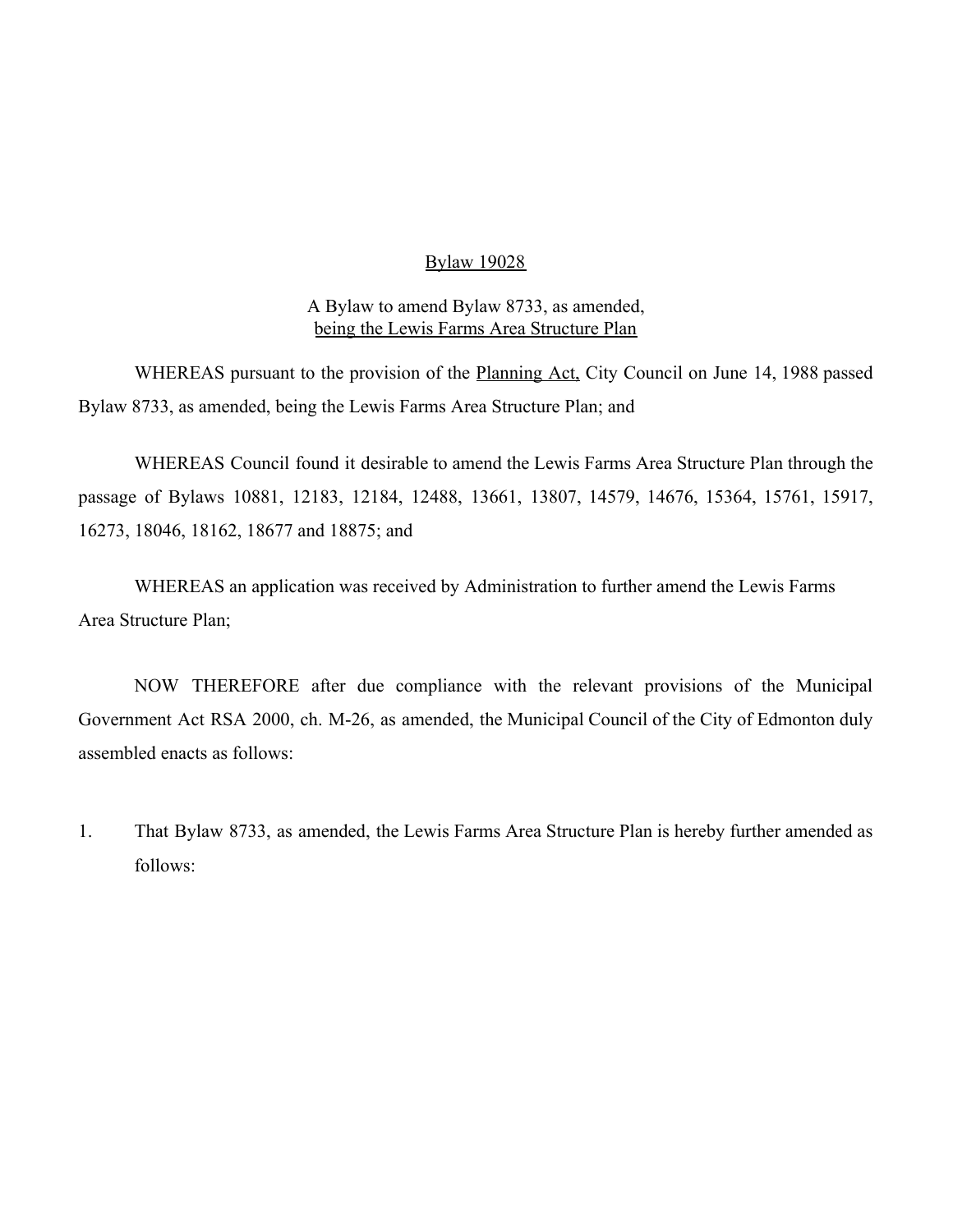a. deleting statistics entitled "The Lewis Farms Area Structure Plan Land Use and Population Statistics Bylaw 18875" and replace with the following:

## **LEWIS FARMS AREA STRUCTURE PLAN LAND USE AND POPULATION STATISTICS BYLAW 19028**

|                                                             | Area (ha) | %     |
|-------------------------------------------------------------|-----------|-------|
| <b>GROSS AREA</b>                                           | 1014.15   |       |
| Golf Course Lands (Area Subject to Deferred Reserve Caveat) | 71.69     |       |
| Public Utility Lot (T.O.P.C. and Leddy)                     | 1.10      |       |
| <b>Public Utility (Fire Rescue Station)</b>                 | 1.19      |       |
| <b>Whitemud Drive ROW</b>                                   | 21.70     |       |
| Arterial Roadway                                            | 25.28     |       |
| Pipeline ROW                                                | 9.42      |       |
| Road Widening                                               | 4.40      |       |
| Existing Development (Winterburn Industrial)                | 66.97     |       |
| Total                                                       | 201.75    |       |
| Net Developable Area                                        | 812.40    | 100%  |
| <b>Residential</b>                                          |           |       |
| Single Family/Low Density Residential                       | 389.81    | 48.0% |
| <b>Medium Density Residential</b>                           | 100.46    | 12.4% |
| <b>High Density Residential</b>                             | 1.15      | 0.1%  |
| Total                                                       | 491.42    | 60.5% |
| <b>Commercial &amp; Industrial</b>                          |           |       |
| Commercial                                                  | 6.81      | 0.8%  |
| Commercial Offices/Business                                 | 15.66     | 1.9%  |
| <b>Community Commercial</b>                                 | 2.87      | 0.4%  |
| <b>Total</b>                                                | 25.34     | 3.1%  |
| Mixed Use Centre                                            |           |       |
| Mixed Use                                                   | 4.95      | 0.6%  |
| Commercial Office                                           | 2.36      | 0.3%  |
| Pedestrian Oriented Mixed Use Node                          | 1.63      | 0.2%  |
| <b>High-rise Residential</b>                                | 2.91      | 0.4%  |
| Natural Area                                                | 1.01      | 0.1%  |
| Total                                                       | 12.86     | 1.6%  |
| Institutional & Recreational                                |           |       |
| School/Park                                                 | 68.56     | 8.4%  |
| Natural Area                                                | 17.30     | 2.1%  |
| <b>Transit Terminal</b>                                     | 1.00      | 0.1%  |
| <b>Religious Institutional</b>                              | 4.05      | 0.5%  |
| Total                                                       | 90.91     | 11.2% |